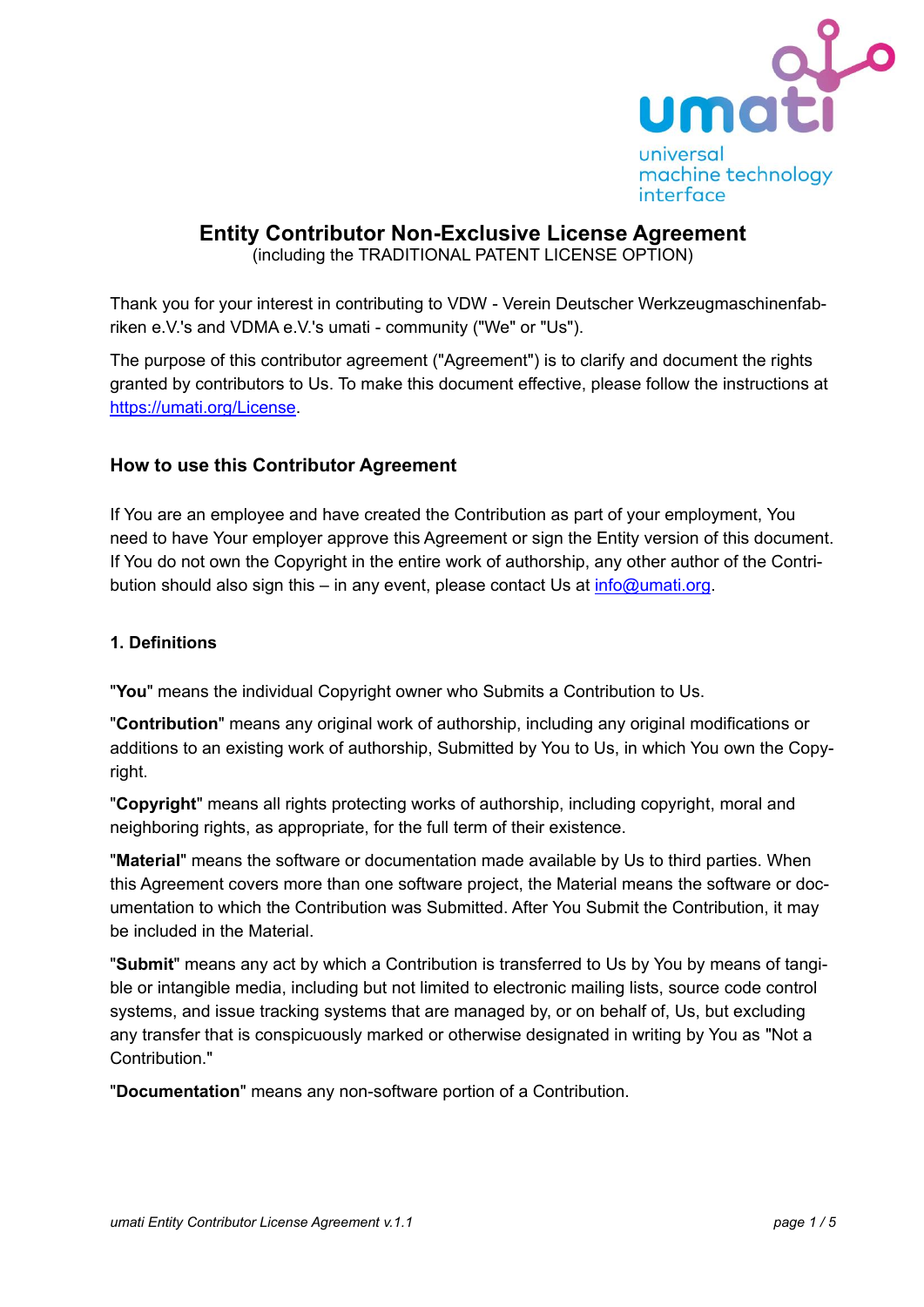

### **2. License grant**

### **2.1 Copyright license to Us**

Subject to the terms and conditions of this Agreement, You hereby grant to Us a worldwide, royalty-free, NON-exclusive, perpetual and irrevocable (except as stated in Section 8.2) license, with the right to transfer an unlimited number of nonexclusive licenses or to grant sublicenses to third parties, under the Copyright covering the Contribution to use the Contribution by all means, including, but not limited to:

- publish the Contribution,
- modify the Contribution,
- prepare derivative works based upon or containing the Contribution and/or to combine the Contribution with other Materials,
- reproduce the Contribution in original or modified form,
- distribute, to make the Contribution available to the public, display and publicly perform the Contribution in original or modified form.

#### **2.2 Moral rights**

Moral Rights remain unaffected to the extent they are recognized and not waivable by applicable law. Notwithstanding, You may add your name to the attribution mechanism customary used in the Materials you Contribute to, such as the header of the source code files of Your Contribution, and We will respect this attribution when using Your Contribution.

#### **3. Patents**

#### **3.1 Patent license**

Subject to the terms and conditions of this Agreement You hereby grant to Us and to recipients of Materials distributed by Us a worldwide, royalty-free, non-exclusive, perpetual and irrevocable (except as stated in Section 3.2) patent license, with the right to transfer an unlimited number of non-exclusive licenses or to grant sublicenses to third parties, to make, have made, use, sell, offer for sale, import and otherwise transfer the Contribution and the Contribution in combination with any Material (and portions of such combination). This license applies to all patents owned or controlled by You, whether already acquired or hereafter acquired, that would be infringed by making, having made, using, selling, offering for sale, importing or otherwise transferring of Your Contribution(s) alone or by combination of Your Contribution(s) with any Material.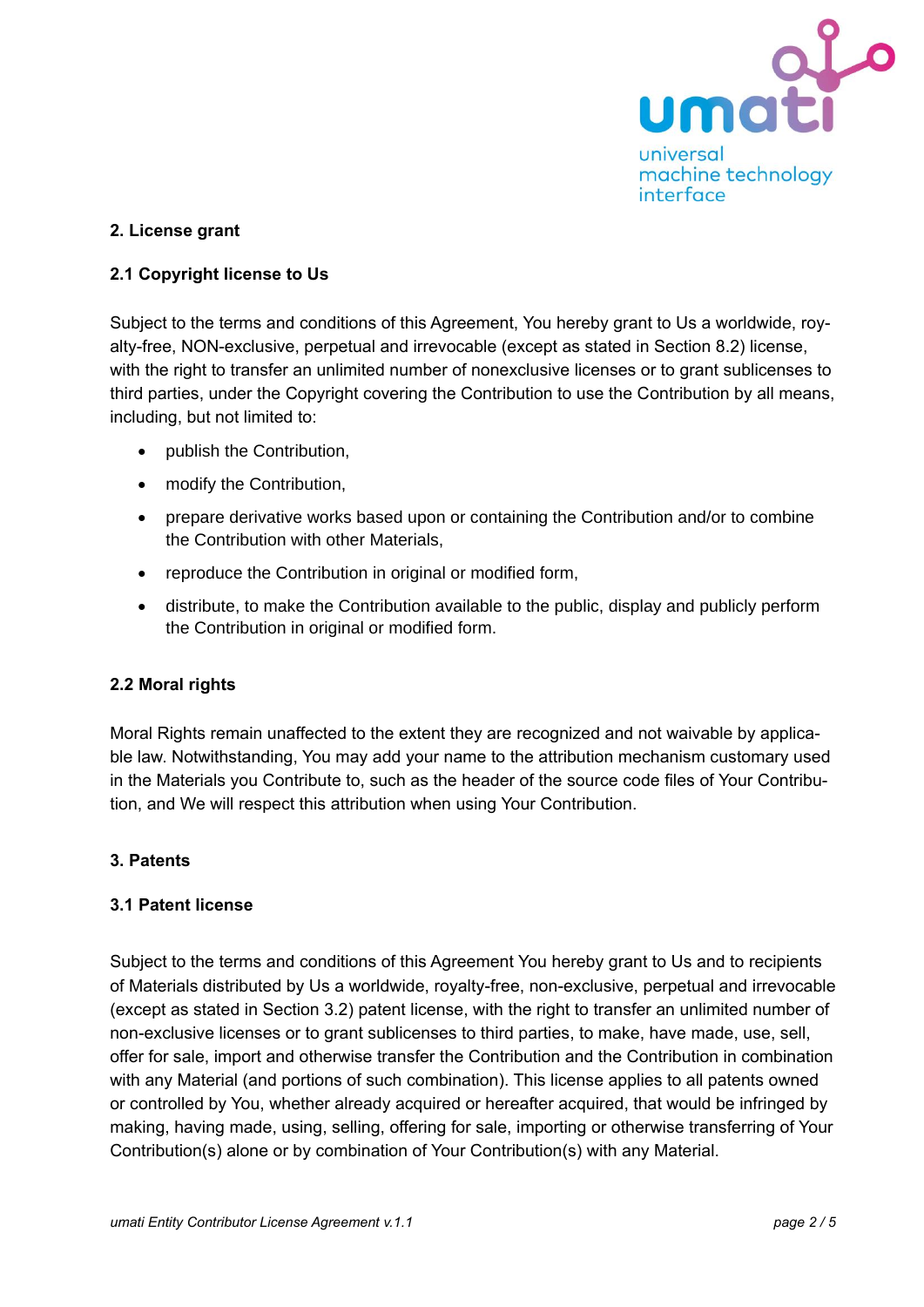

### **3.2 Revocation of patent license**

You reserve the right to revoke the patent license stated in section 3.1 if We make any infringement claim that is targeted at your Contribution and not asserted for a Defensive Purpose. An assertion of claims of the Patents shall be considered for a "Defensive Purpose" if the claims are asserted against an entity that has filed, maintained, threatened, or voluntarily participated in a patent infringement lawsuit against Us or any of Our licensees.

### **4. License obligations by Us**

We agree to license the Contribution only under the terms of the following license(s) Apache-2.0, MIT, Eclipse Public License 2.0, Mozilla Public License 2.0 (including any right to adopt any future version of a license if permitted).

In addition, We may use the following licenses for Documentation in the Contribution: CC-BY-SA-4.0, CC0-1.0 (including any right to adopt any future version of a license).

We agree to license patents owned or controlled by You only to the extent necessary to (sub)license Your Contribution(s) and the combination of Your Contribution(s) with the Material under the terms of the following Apache-2.0, MIT, Eclipse Public License 2.0, Mozilla Public License 2.0 license(s).

#### **5. Disclaimer**

THE CONTRIBUTION IS PROVIDED "AS IS". MORE PARTICULARLY, ALL EXPRESS OR IM-PLIED WARRANTIES INCLUDING, WITHOUT LIMITATION, ANY IMPLIED WARRANTY OF SATISFACTORY QUALITY, FITNESS FOR A PARTICULAR PURPOSE AND NON-INFRINGE-MENT ARE EXPRESSLY DISCLAIMED BY YOU TO US AND BY US TO YOU. TO THE EX-TENT THAT ANY SUCH WARRANTIES CANNOT BE DISCLAIMED, SUCH WARRANTY IS LIMITED IN DURATION AND EXTENT TO THE MINIMUM PERIOD AND EXTENT PERMIT-TED BY LAW.

#### **6. Consequential damage waiver**

TO THE MAXIMUM EXTENT PERMITTED BY APPLICABLE LAW, IN NO EVENT WILL YOU OR WE BE LIABLE FOR ANY LOSS OF PROFITS, LOSS OF ANTICIPATED SAVINGS, LOSS OF DATA, INDIRECT, SPECIAL, INCIDENTAL, CONSEQUENTIAL AND EXEMPLARY DAM-AGES ARISING OUT OF THIS AGREEMENT REGARDLESS OF THE LEGAL OR EQUITABLE THEORY (CONTRACT, TORT OR OTHERWISE) UPON WHICH THE CLAIM IS BASED.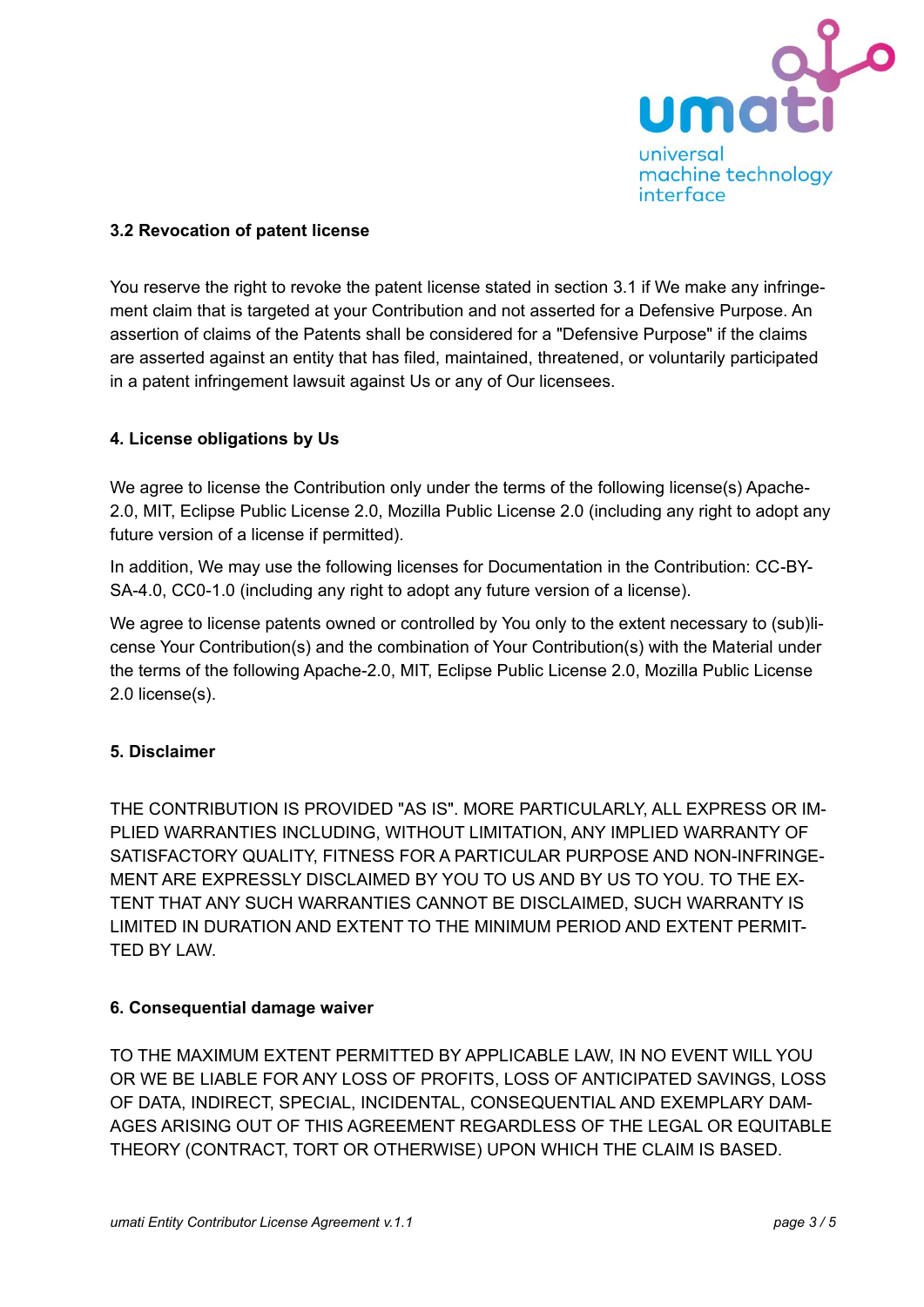

### **7. Approximation of disclaimer and damage waiver**

IF THE DISCLAIMER AND DAMAGE WAIVER MENTIONED IN SECTION 5. AND SECTION 6. CANNOT BE GIVEN LEGAL EFFECT UNDER APPLICABLE LOCAL LAW, REVIEWING COURTS SHALL APPLY LOCAL LAW THAT MOST CLOSELY APPROXIMATES AN ABSO-LUTE WAIVER OF ALL CIVIL OR CONTRACTUAL LIABILITY IN CONNECTION WITH THE CONTRIBUTION.

#### **8. Term**

8.1 This Agreement shall come into effect upon Your acceptance of the terms and conditions.

8.2 This Agreement shall apply for the term of the copyright and patents licensed here. However, You shall have the right to terminate the Agreement if We do not fulfill the obligations as set forth in Section 4. Such termination must be made in writing.

8.3 In the event of a termination of this Agreement Sections 5, 6, 7, 8 and 9 shall survive such termination and shall remain in full force thereafter. For the avoidance of doubt, Free and Open Source Software (sub)licenses that have already been granted for Contributions at the date of the termination shall remain in full force after the termination of this Agreement.

#### **9 Miscellaneous**

9.1 This Agreement and all disputes, claims, actions, suits or other proceedings arising out of this agreement or relating in any way to it shall be governed by the laws of Germany excluding its private international law provisions.

9.2 This Agreement sets out the entire agreement between You and Us for Your Contributions to Us and overrides all other agreements or understandings.

9.3 In case of Your death, this agreement shall continue with Your heirs. In case of more than one heir, all heirs must exercise their rights through a commonly authorized person.

9.4 If any provision of this Agreement is found void and unenforceable, such provision will be replaced to the extent possible with a provision that comes closest to the meaning of the original provision and that is enforceable. The terms and conditions set forth in this Agreement shall apply notwithstanding any failure of essential purpose of this Agreement or any limited remedy to the maximum extent possible under law.

9.5 You agree to notify Us of any facts or circumstances of which you become aware that would make this Agreement inaccurate in any respect.